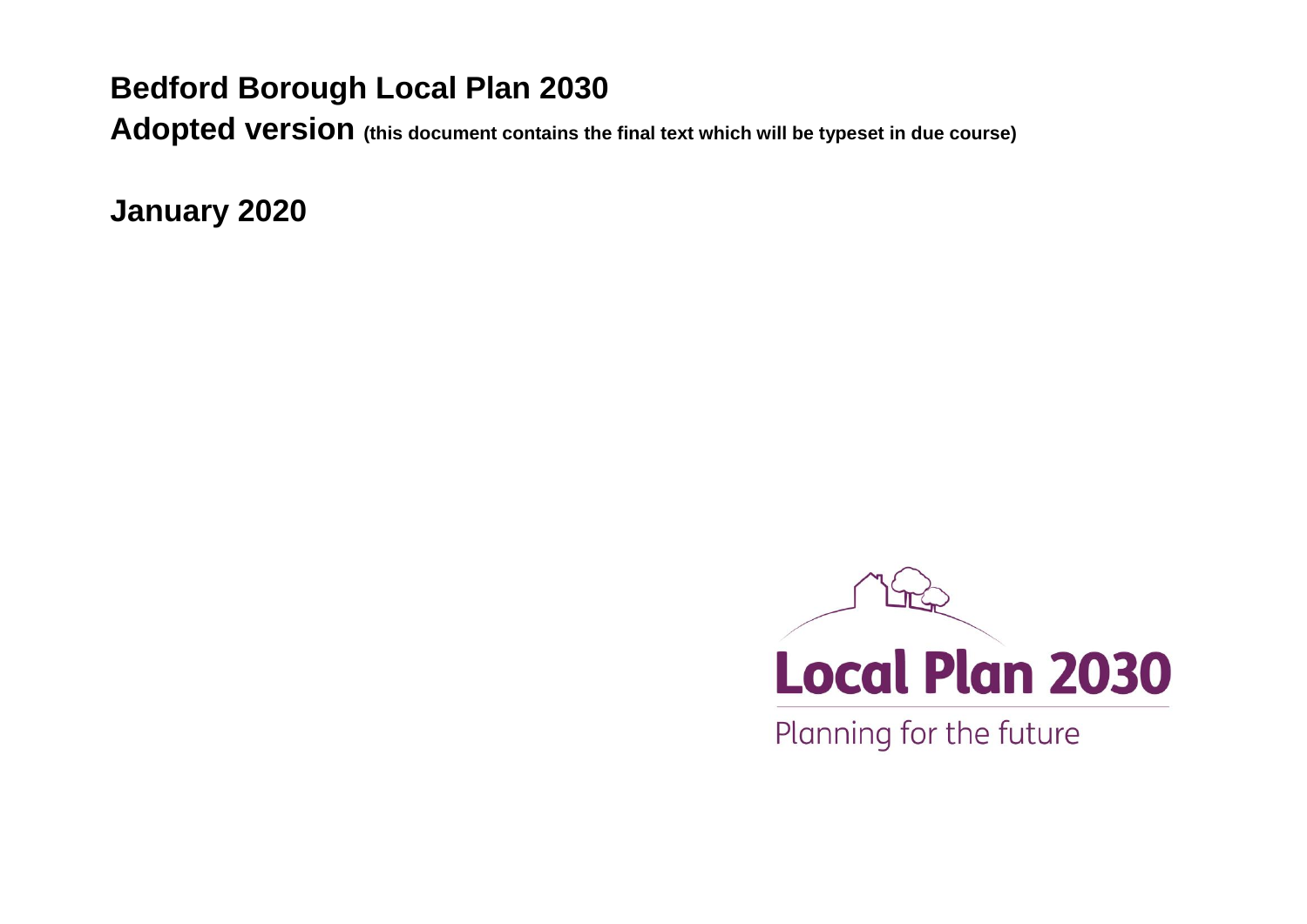# **Sustainability appraisal**

1.6 A key element of the planning system is the requirement to undertake sustainability appraisal. This is to ensure that the local plan is compatible with the aims of sustainable development. Sustainability appraisal is carried out as the local plan is prepared and involves assessing strategic alternatives and policies against social, economic and environmental objectives. Where necessary the plan is modified in response to the results to ensure that harmful impacts are avoided or mitigated. A sustainability appraisal report setting out the Council's work has been published alongside this document.

# **The National Planning Policy Framework (NPPF)**

1.7 The revised NPPF was published just before the Local Plan 2030. The revised NPPF provides transitional arrangements for plans in their latter stages of preparation and this means the Local Plan 2030 will be examined against the 2012 NPPF. For this reason, references within the local plan are to the 2012 NPPF.

## **Reviewing Local Plan 2030**

- 1.8 Due to the changes to national planning policy, in particular the need for the borough to plan for higher housing numbers beyond this local plan, the Council will undertake an early review of the local plan once adopted. Significant infrastructure proposals such as the A428 road link between the Black Cat roundabout on the A1 and Caxton Gibbet, the redesign and reconstruction of the A421/A1 junction itself, the A421 expressway, East/West rail link and potential A1 north/south realignment between the A1/A14 intersection and south of Biggleswade will bring very significant change and potentially new and better connected development opportunities both within and beyond the borough.
- 1.9 The government is currently exploring prospects for strategic growth within the Oxford-Cambridge Arc. The local plan review will provide the opportunity to reflect those decisions with future housing and employment growth aligned with infrastructure delivery timetables. Working with nearby authorities either through the duty to cooperate or jointly on cross boundary strategic plans the Council will seek to deliver sustainable solutions to the challenge of increasing housing delivery.
- 1.10 The local plan review may also provide the opportunity for the Council to make site allocations in the rural part of the borough if neighbourhood plans have failed to deliver them in the timescale anticipated (see Policy 4S).